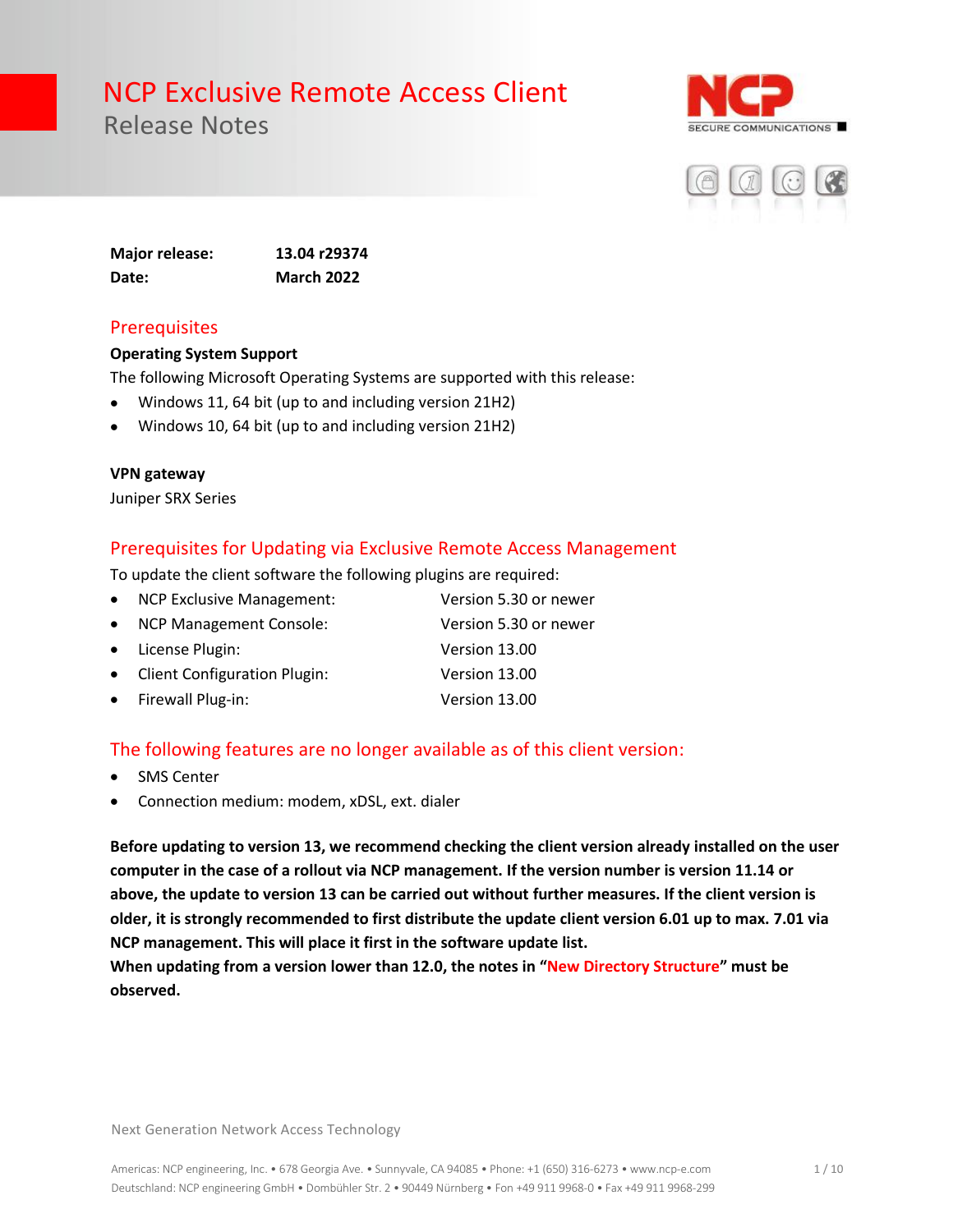Release Notes





#### New Directory Structure

For security reasons and compatibility with Windows, the directory structure of the NCP Secure Client has been changed as of version 12.0. The following directories that were previously in the installation directory under Programs\NCP\Exclusive Remote Access Client\ have been migrated to ProgramData\NCP\Exclusive Remote Access Client\:

arls, cacerts, certs, config, crls, CustomBrandingOption, data, hotspot, log, statistics

These are configuration files, certificates or log files. Binaries or resources remain in Programs \... During the update process, the new directory structure is created automatically and the configuration is transferred accordingly. Configuration paths within the certificate configuration that contain the variable %InstallDir% are converted to paths with %CertDir%. %CertDir% refers to the path C:\ProgramData\NCP\Exclusive Remote Access Client\certs.

Note: The configuration entry %CertDir%\client1.p12 is equivalent to client1.p12. **Please note when using the NCP management:**

The NCP Exclusive Remote Access Clients can be upgraded to version 13.x as before. The local configuration is automatically converted during the update process. When using NCP management to assign new configurations, the paths in the configurations or templates to be assigned must be modified before distribution. Likewise, for different client versions, a distinction must be made between configurations from version 12.x and older versions. The use of absolute paths is not recommended by NCP.

#### **1. New Features and Enhancements**

#### Revised hotspot login

Starting with this version 13.0 of the NCP Exclusive Remote Access Client, the Chrome-based Microsoft Edge web browser is invoked via WebView2 runtime and used exclusively for the purpose of logging into a hotspot. The prerequisite for this is the installed WebView2 runtime (from version 94.0.992.31 or newer) within the operating system. The WebView2 runtime can be downloaded here: <https://developer.microsoft.com/en-us/microsoft-edge/webview2/#download-section>

#### Support for WPA3 encryption

The Wi-Fi Manager integrated in the NCP Exclusive Remote Access Client can now also manage Wi-Fis encrypted with WPA3.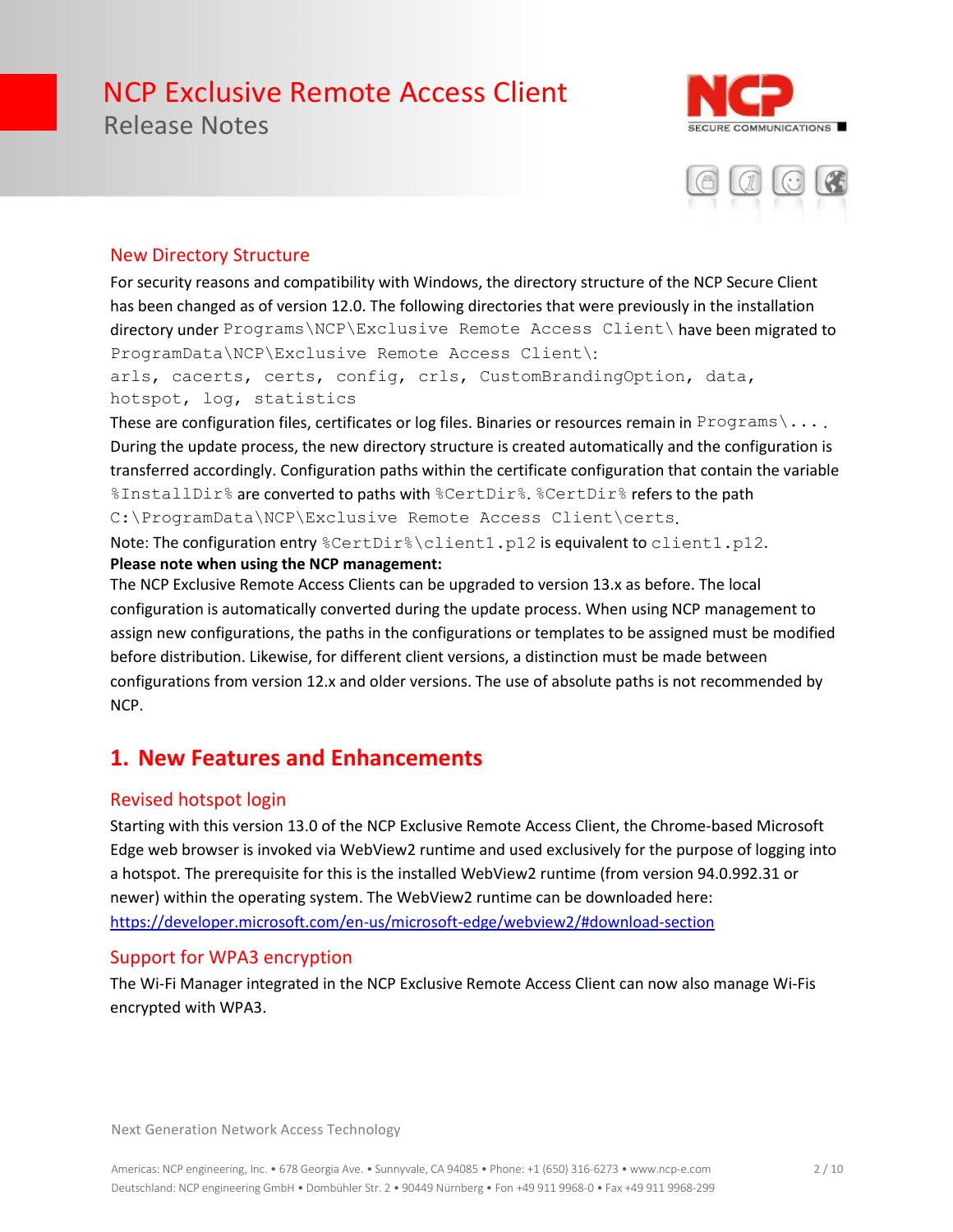E COMMUNICATIONS

#### Support of RFC 7296

Release Notes

RFC 7296 defines the forwarding of split tunneling remote networks by the VPN gateway to the VPN client. This RFC is supported as of this client version.

#### Enhanced of the VPN status in the Windows registry

Previously, the connection status of the NCP client could be found in the registry under "Computer  $\setminus$ HKEY LOCAL MACHINE \ SOFTWARE \ WOW6432Node \ NCP engineering GmbH \ NCP RWS / GA \ 6.0" for the SecClCsi parameter with the values

0 = not connected and  $1 =$ connected

read out. As of this version, the client saves additional states in the Windows registry in the following location:

```
HKEY LOCAL MACHINE \ SOFTWARE \ NCP engineering GmbH \ NCP Secure
Client
```
or

HKEY LOCAL MACHINE \ SOFTWARE \ WOW6432Node \ NCP engineering GmbH \ NCP Secure Client

The associated parameter ConnectState can have the following values:

- 0 = connection is disconnected
- 1 = connection is being established
- 2 = connection has been successfully established
- 3 = Internet connection is interrupted, VPN connection is on hold
- 4 = connection established but only communication with the NCP management server possible (licensing)

#### Reading out Windows environment variables in the certificate configuration

In the "CSP user certificate store" certificate configuration, the client supports the entry of Windows environment variables, e.g. %userdnsdomain%, %userdomain% or %computername%. These are queried when reading the cnf configuration in the underlying operating system and their return values are statically adopted in the configuration. A combination with additional characters is possible, for example: "%computername%.%userdnsdomain%".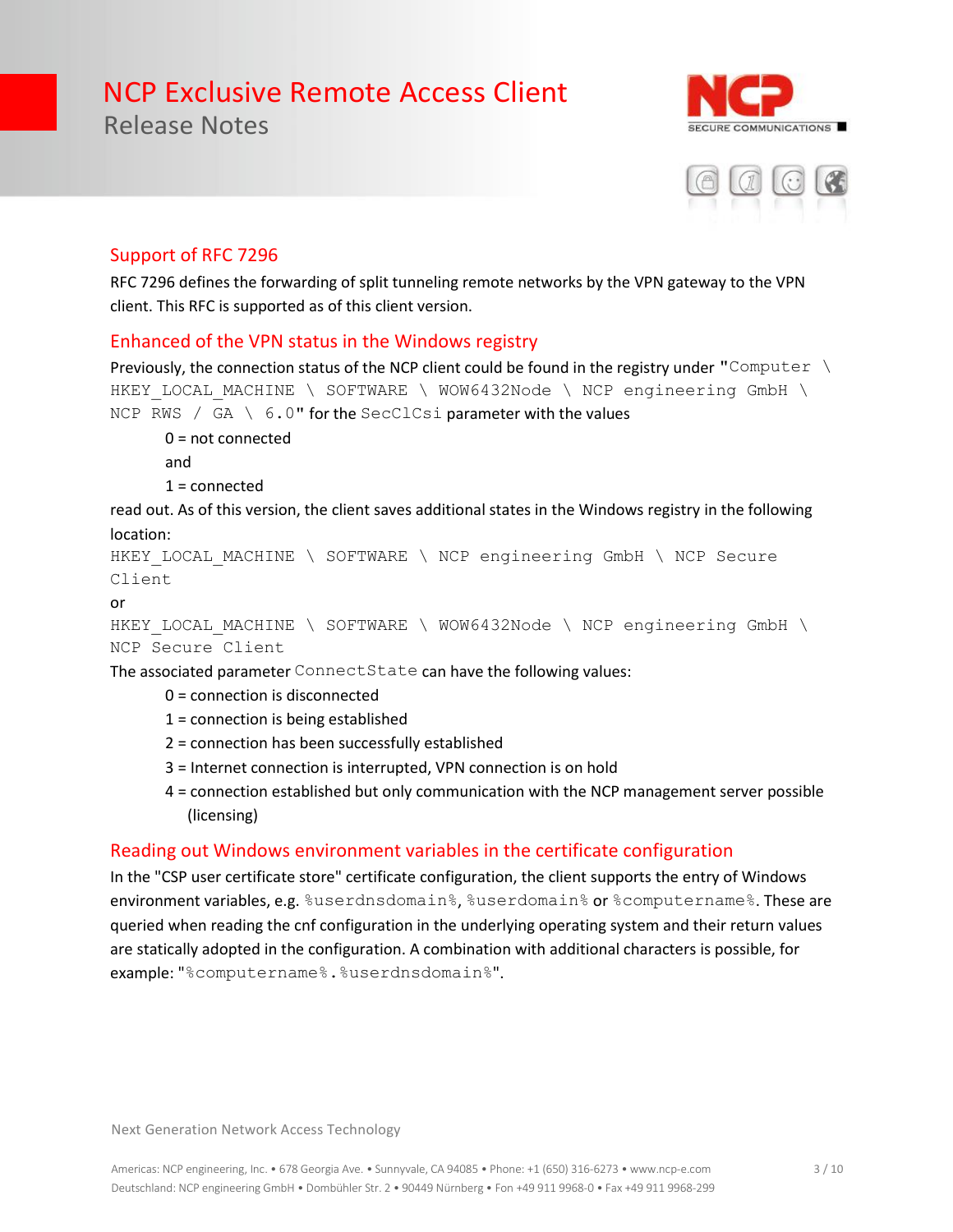Release Notes





### **2. Improvements / Problems Resolved**

#### Revised file handling of ncp.db

In rare cases, the  $ncp$ .  $db$  file became unusable during operation, causing the client to lose its license. This problem has been fixed.

#### "Network Location Awareness" not available with NCP firewall active

If the client firewall is activated, the "Network Location Awareness" of the Windows operating system is not available. In the case of the exclusively desired Friendly Network Detection functionality, the "Network Location Awareness" of the Windows operating system can be used by configuring a client firewall rule "Allow all network traffic bidirectionally" and setting a registry key. For this purpose the parameter RegDw "WscIntegration"=0 has to be configured in the registry within HKEY\_LOCAL\_MACHINE\SYSTEM\CurrentControlSet\Services\ncprwsnt. The default value of this parameter is 1.

#### Option "Disable Wi-Fi when LAN cable is connected": Problem with Hyper-V

When using Hyper-V functionality, the Wi-Fi adapter was incorrectly deactivated when the "Disable Wi-Fi when LAN cable is connected" option was set. This problem has been fixed.

#### Automatic login via credential provider

When using the logon option with configured user credentials, a locked Windows workstation could be unlocked by selecting the NCP credential provider. This problem has been fixed.

#### Troubleshooting for multiple certificates with the same issuer and subject in the Windows certificate store

If the Windows certificate store contained certificates with identical issuer and subject, the wrong expired certificate was sometimes used by the client and acknowledged with the message "unable to get issuer certificate". This problem has been fixed.

#### Changed default value in FND options

The default value for the "Check for friendly networks periodically" option has been changed from 0 sec to 3600 sec.

#### Incomplete log files

Under certain circumstances, incorrect write accesses to the client log files occurred, so that log entries were missing in the worst case. This problem has been fixed.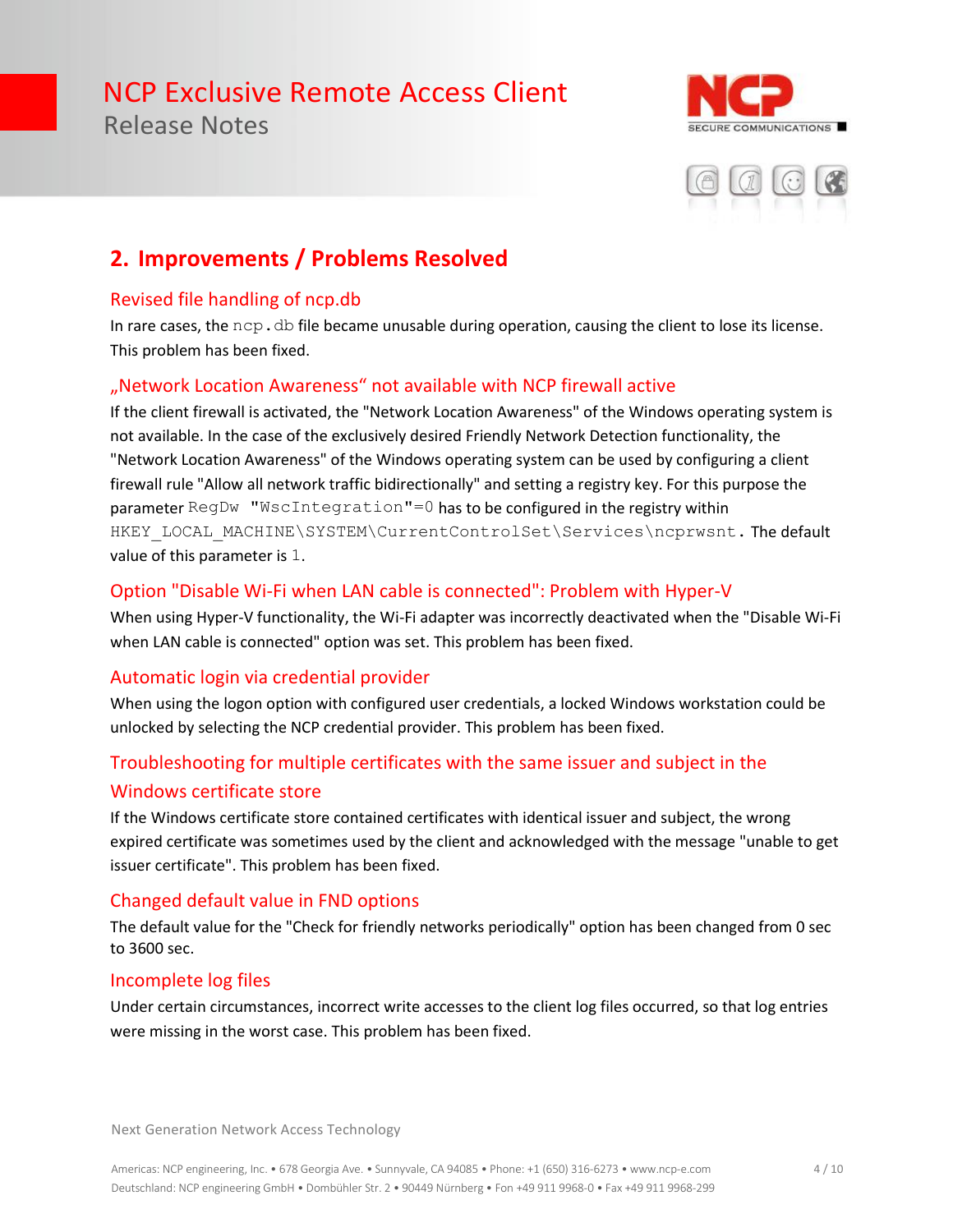Release Notes





#### Revised installation routine

In rare cases, after the end of the installation process, before the computer restart, the network connection was completely disconnected. This problem has been fixed. Furthermore, the "Repair program" functionality within the MSI installation process has been removed.

#### Error after standby state in connection with IPv6 fixed

After the standby state of the PC there were connection problems with IPv6. This error has been fixed.

#### Newly imported certificates in Computer CSP were not taken over

In rare cases, connection errors occurred when using NCP Exclusive Remote Access Client 12.20 when a new certificate was distributed by Entrust. This error has been fixed.

#### Problem during installation with certmgr.exe

During the installation of the NCP Exclusive Remote Access Client, the certmgr.exe file created by Microsoft was used to install the NCP manufacturer certificate. This file was recognized as not signed. Starting from this version, the newer certutil.exe is used instead of certmgr.exe. This has fixed the problem.

#### Dynamic certificate selection

The certificate selection has been significantly improved. In addition, only valid certificates will be imported in the future.

#### Import of a nepphone. cnf via nepelientemd.exe before user login

Starting with version 12.x of the NCP Exclusive Remote Access Client, the CLI tools  $\text{rwscmd}$ . exe and ncpclientcmd.exe could not read in a cnf configuration before user login. This problem has been fixed.

#### Bugfix in ESP header for IPv6

#### Revised parameter locks in the client GUI

In the client GUI, measures have been taken to ensure that blocked buttons cannot be activated by certain tools and that blocked functions are made available as a result.

#### Fixed a problem when establishing a connection with VPN Path Finder via IPv6

#### Improvement of the FND compatibility with network switches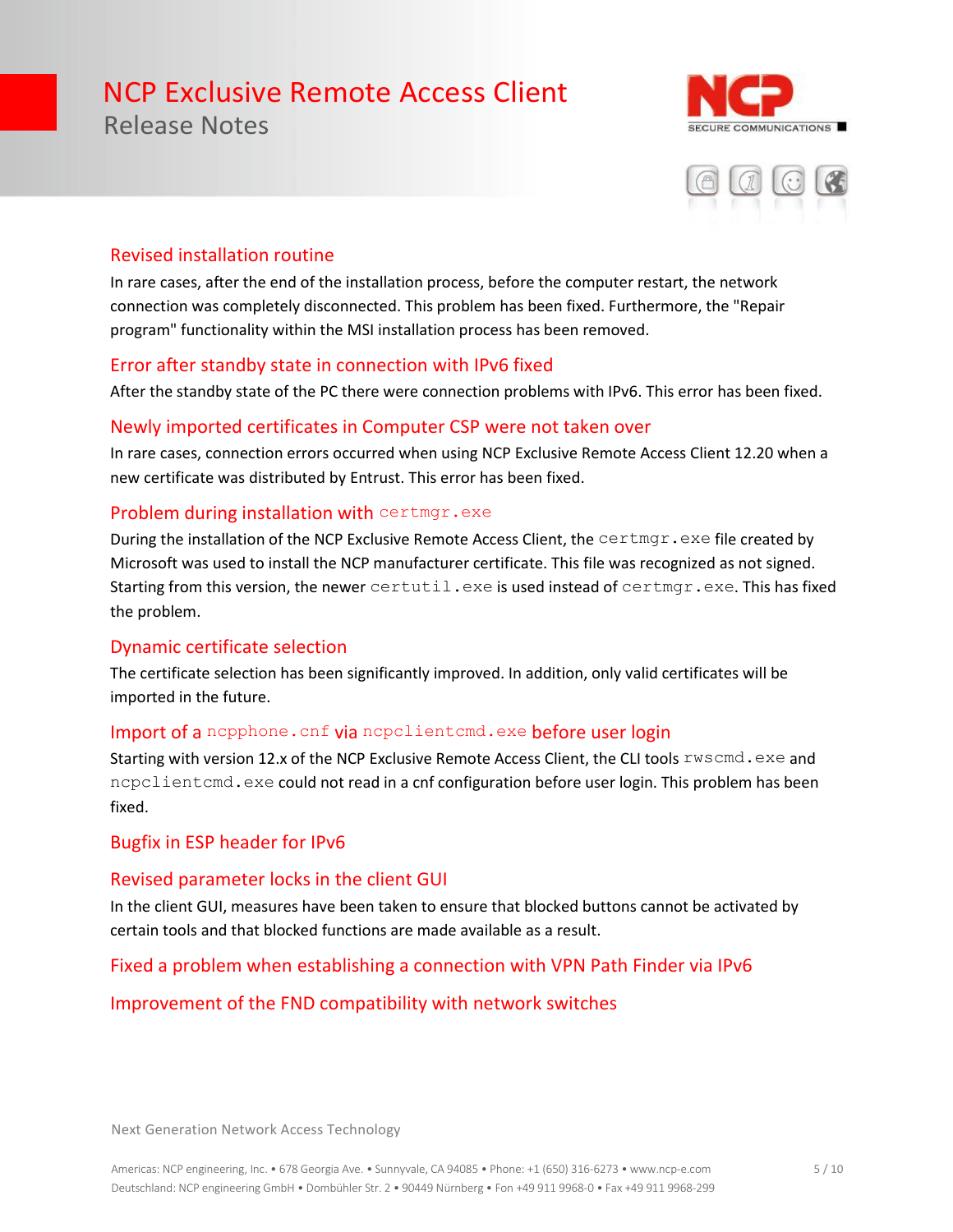Release Notes





#### Optimization of the establishment of an IKEv2 connection with EAP

In certain situations, the establishment of the VPN tunnel with IKEv2 and EAP could take an unusually long time. This problem has been resolved.

#### Improvement of the VPN bypass compatibility with MS Teams

#### **3. Known Issues**

#### Compatibility of the Update Client

The Update Client 8.0 included in the NCP Exclusive Remote Access Client is not compatible with older versions of the NCP Exclusive Remote Access Client and accordingly cannot be distributed for these versions via SEM Update.

#### Option: "Automatically Open Connection Setup Dialog"

Under certain circumstances, the Logon option "Automatically Open Connection Dialog" does not work.

#### **4. Getting Help for the NCP Exclusive Remote Access Client**

To ensure that you always have the latest information about NCP's products, always check the NCP website. More information on NCP Exclusive Remote Access Client is available on the Internet at: <https://www.ncp-e.com/en/exclusive-remote-access-solution/vpn-client/>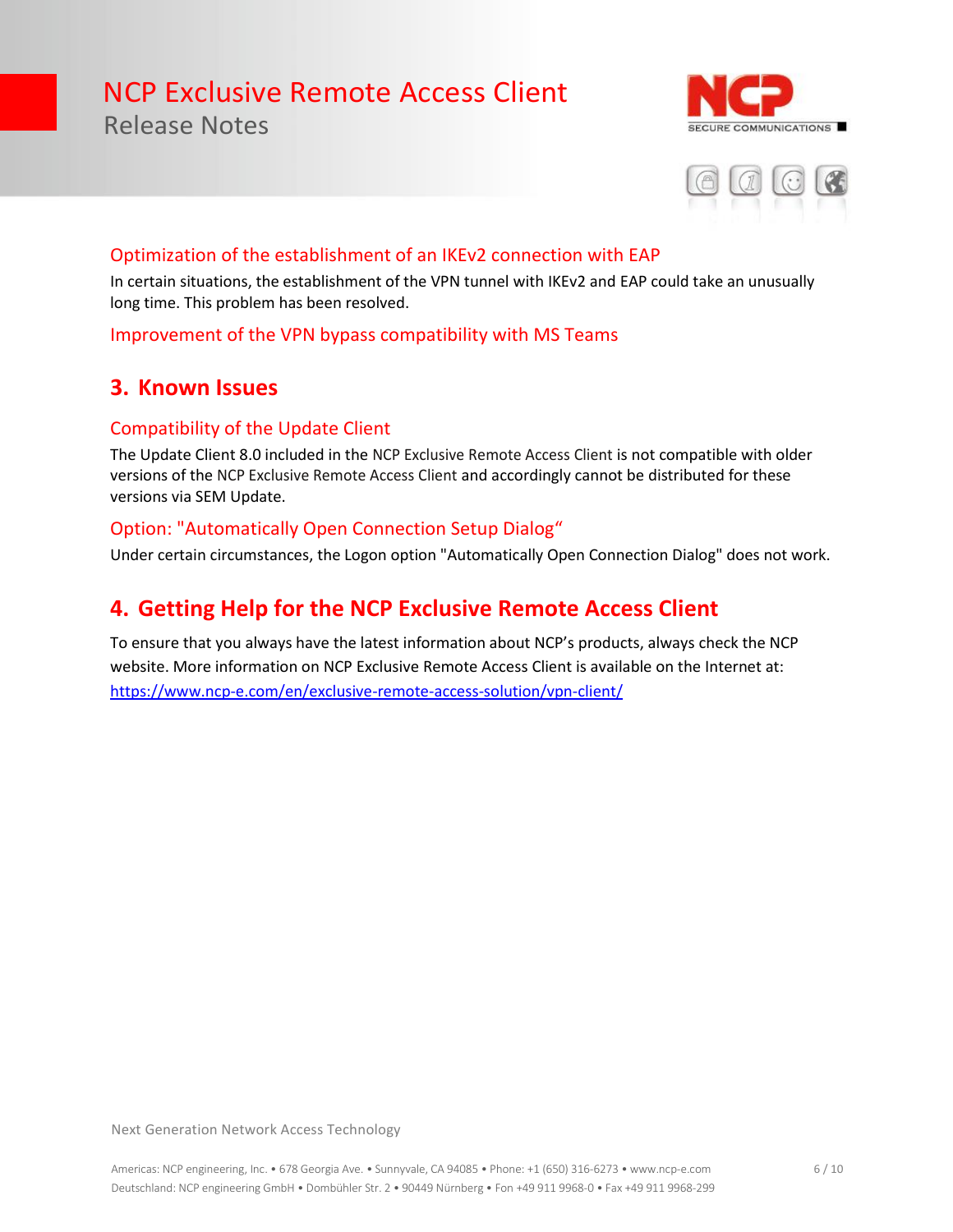Release Notes





#### **5. Features**

| <b>Operating Systems</b>                                   | Microsoft Windows (64 bit): Windows 11, Windows 10<br>x86-64 platform<br>Junos OS 15.1X49-D80 or higher is required<br>The Enterprise Client supports all major IPsec standards in accordance with RFC                                                                                                                                                                                                                                                                                                                                                                                                |  |
|------------------------------------------------------------|-------------------------------------------------------------------------------------------------------------------------------------------------------------------------------------------------------------------------------------------------------------------------------------------------------------------------------------------------------------------------------------------------------------------------------------------------------------------------------------------------------------------------------------------------------------------------------------------------------|--|
| <b>Juniper SRX/vSRX OS</b>                                 |                                                                                                                                                                                                                                                                                                                                                                                                                                                                                                                                                                                                       |  |
| <b>Security Features</b>                                   |                                                                                                                                                                                                                                                                                                                                                                                                                                                                                                                                                                                                       |  |
| <b>Personal Firewall</b><br><b>Firewall Configuration*</b> | Stateful Packet Inspection;<br>IP-NAT (Network Address Translation);<br>Friendly Net Detection (Firewall rules adapted automatically if the connected network is<br>recognized based on its IP subnet address, the DHCP server's MAC address or an NCP FND<br>Server*);<br>Start FND dependent action;<br>Secure hotspot logon;<br>Home Zone;<br>Differentiated filter rules relative to: protocols, ports, applications and addresses, LAN<br>adapter protection, IPv4 and IPv6 support, Central administration                                                                                      |  |
| <b>VPN Bypass</b>                                          | The VPN Bypass function allows the administrator to define applications which can<br>communicate over the Internet directly despite disabling split tunneling on the VPN<br>connection. It is also possible to define which domains or target addresses can bypass the<br>VPN tunnel.                                                                                                                                                                                                                                                                                                                 |  |
| <b>Virtual Private</b><br>Networking                       | IPsec (Layer 3 Tunneling), RFC-conformant; IPsec proposals can be determined through the<br>IPsec gateway (IKEv1/IKEv2, IPsec Phase 2);<br>Event log;<br>communication only in the tunnel;<br>MTU size fragmentation and reassembly, DPD, NAT-Traversal (NAT-T);<br><b>IPsec tunnel mode</b>                                                                                                                                                                                                                                                                                                          |  |
| Encryption                                                 | Symmetric processes: AES 128, 192, 256 bits; Blowfish 128, 448 bits; Triple-DES 112, 168 bits;<br>Dynamic processes for key exchange: RSA to 2048 bits; seamless rekeying (PFS);<br>Hash algorithms: SHA-1, SHA-256, SHA384, SHA-512, MD5, DH group 1, 2, 5, 14-21, 25-30                                                                                                                                                                                                                                                                                                                             |  |
| <b>FIPS Inside</b>                                         | The IPsec Client incorporates cryptographic algorithms conformant with the FIPS standard.<br>The embedded cryptographic module incorporating these algorithms has been validated as<br>conformant to FIPS 140-2 (certificate #1747).<br>FIPS conformance will always be maintained when any of the following algorithms are used<br>for establishment and encryption of the IPsec connection:<br>DH Group: Group 2 or higher (DH starting from a length of 1024 Bit)<br>Hash Algorithms: SHA1, SHA 256, SHA 384, or SHA 512 Bit<br>Encryption Algorithms: AES with 128, 192 and 256 Bit or Triple DES |  |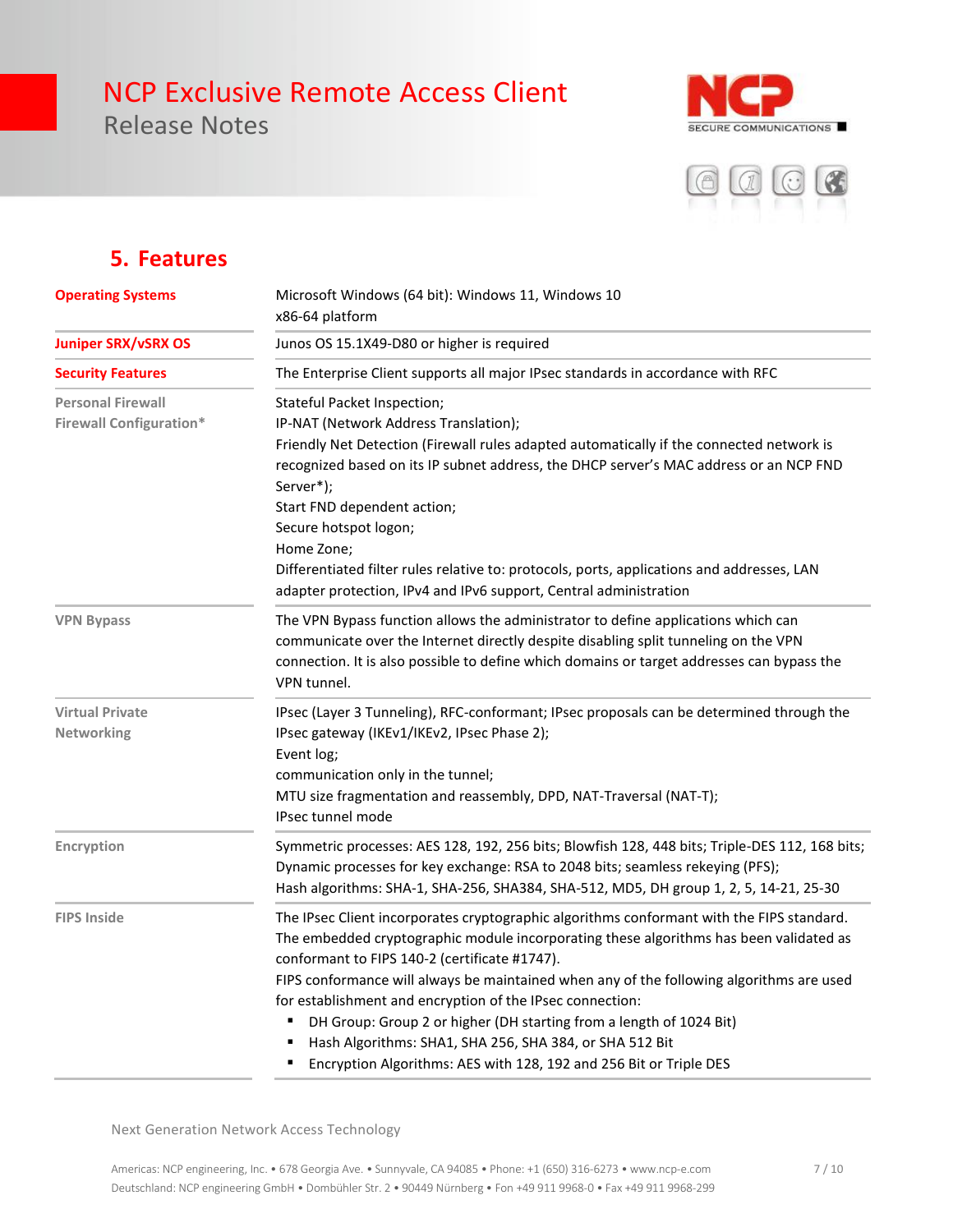### Release Notes





| <b>Authentication Processes</b> | IKE (Aggressive Mode and Main Mode, Quick Mode);<br>XAUTH for extended user authentication; IKEv2;<br>IKE config. mode for dynamic assignment of a virtual address from the internal address pool<br>(private IP);<br>PFS;<br>PAP, CHAP, MS CHAP V.2;<br>IEEE 802.1x: EAP-MD5 (Extensible Authentication Protocol): Extended authentication relative<br>to switches and access points (Layer 2);<br>EAP-TLS (Extensible Authentication Protocol - Transport Layer Security): Extended<br>authentication relative to switches and access points on the basis of certificates (Layer 2);<br>Support of certificates in a PKI: Soft certificates, smart cards, and USB tokens; Multi<br>Certificate Configurations;<br>Pre-shared secrets, one-time passwords, and challenge response systems;<br>RSA SecurID ready |
|---------------------------------|------------------------------------------------------------------------------------------------------------------------------------------------------------------------------------------------------------------------------------------------------------------------------------------------------------------------------------------------------------------------------------------------------------------------------------------------------------------------------------------------------------------------------------------------------------------------------------------------------------------------------------------------------------------------------------------------------------------------------------------------------------------------------------------------------------------|
| <b>Strong Authentication</b>    | X.509 v.3 Standard; biometric Authentication (Windows 8.1 or higher)<br>PKCS#11 interface for encryption tokens (USB and smart cards);<br>smart card operating systems: TCOS 1.2, 2.0 and 3.0 Signature Card Version 2.0 Release 1,<br>Atos CardOS V5.3 QES, V1.0;<br>Smart card reader interfaces: PC/SC, CT-API, Microsoft CSP;<br>PKCS#12 interface for private keys in soft certificates;<br>CSP for the use of user certificates in the windows certificate store<br>CSP for the use of smart cards via vendor API<br>PIN policy; administrative specification for PIN entry in any level of complexity;<br>revocation: EPRL (End-entity Public-key Certificate Revocation List, formerly CRL),<br>CARL (Certification Authority Revocation List, formerly ARL), OCSP                                       |
| <b>PKI Enrollment*</b>          | CMP* (Certificate Management Protocol)                                                                                                                                                                                                                                                                                                                                                                                                                                                                                                                                                                                                                                                                                                                                                                           |
| <b>Networking Features</b>      | LAN emulation: Ethernet adapter with NDIS interface, full WLAN (Wireless Local Area<br>Network) and WWAN (Wireless Wide Area Network, Mobile Broadband) support                                                                                                                                                                                                                                                                                                                                                                                                                                                                                                                                                                                                                                                  |
| <b>Network Protocol</b>         | IPv4 / IPv6 Dual Stack                                                                                                                                                                                                                                                                                                                                                                                                                                                                                                                                                                                                                                                                                                                                                                                           |
| <b>Dialers</b>                  | NCP Internet Connector or Microsoft RAS Dialer (for ISP dial-in via dial-in script)                                                                                                                                                                                                                                                                                                                                                                                                                                                                                                                                                                                                                                                                                                                              |
| <b>VPN Path Finder</b>          | NCP Path Finder Technology: Fallback IPsec/ HTTPS (port 443) if port 500 respectively UDP<br>encapsulation is not possible                                                                                                                                                                                                                                                                                                                                                                                                                                                                                                                                                                                                                                                                                       |
| <b>IP Address Allocation</b>    | DHCP (Dynamic Host Control Protocol), DNS: Dial-in to the central gateway with changing<br>public IP addresses through IP address query via DNS server                                                                                                                                                                                                                                                                                                                                                                                                                                                                                                                                                                                                                                                           |
| <b>Communication Media</b>      | Internet, LAN, Wi-Fi, GSM (incl. HSCSD), GPRS, 3G, LTE, HSDPA, PSTN                                                                                                                                                                                                                                                                                                                                                                                                                                                                                                                                                                                                                                                                                                                                              |
|                                 |                                                                                                                                                                                                                                                                                                                                                                                                                                                                                                                                                                                                                                                                                                                                                                                                                  |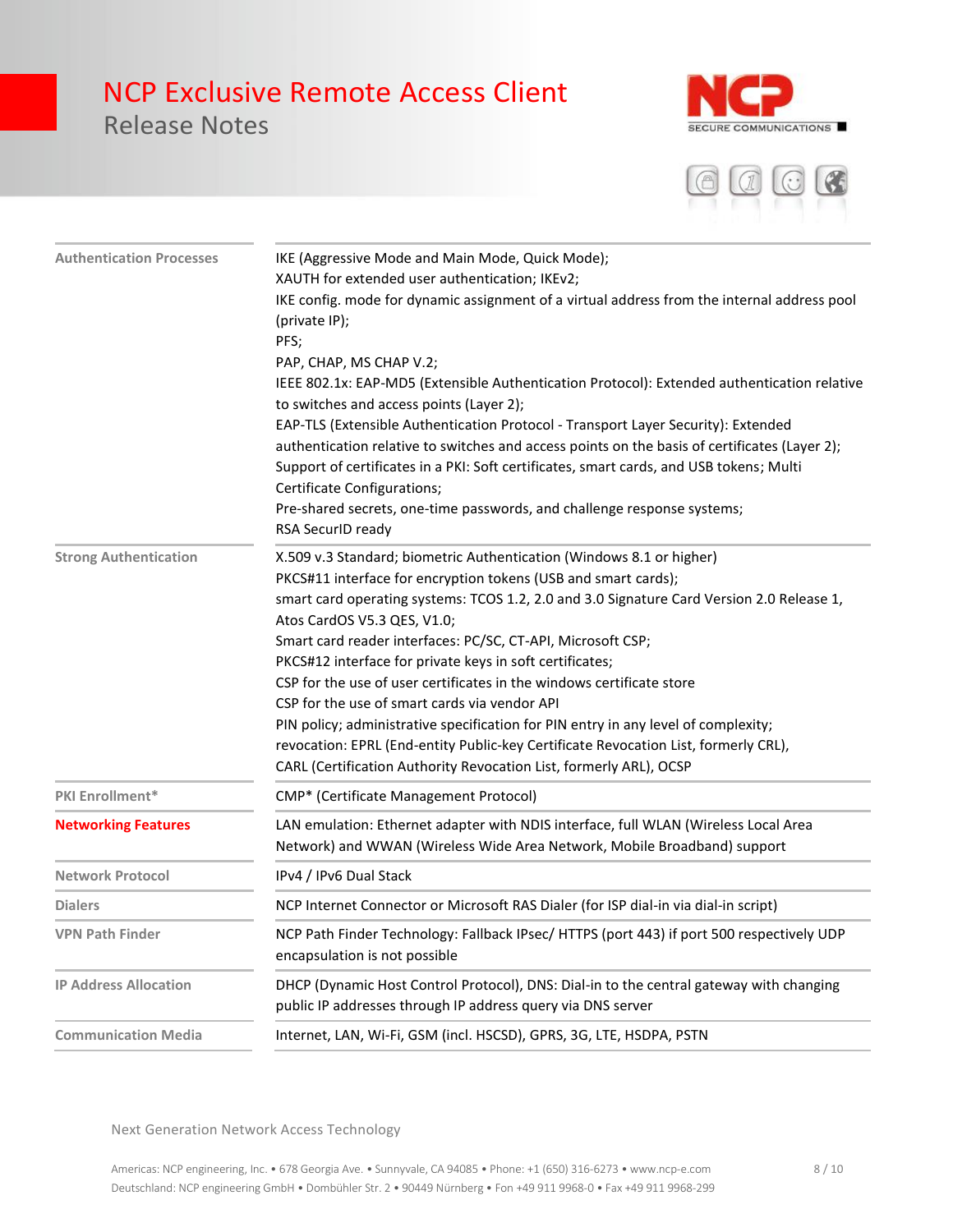Release Notes





| <b>Line Management</b>                                                 | DPD with configurable time interval; Short Hold Mode; Wi-Fi roaming (handover);<br>Timeout (controlled by time and charges);<br>Budget manager (administration of connection time and/or -volume for GPRS/3G and Wi-Fi,<br>in case of GPRS/3G separated administration of roaming abroad)<br>Connection Modes: automatic, manual, variable (reconnection dependent on how previous<br>disconnect invoked)                                                                                                                   |  |
|------------------------------------------------------------------------|-----------------------------------------------------------------------------------------------------------------------------------------------------------------------------------------------------------------------------------------------------------------------------------------------------------------------------------------------------------------------------------------------------------------------------------------------------------------------------------------------------------------------------|--|
| <b>APN from SIM Card</b>                                               | APN (Access Point Name) defines access point of a mobile data connection at a provider.<br>If user changes provider, system automatically uses APN data from SIM card to configure<br><b>Exclusive Remote Access Client</b>                                                                                                                                                                                                                                                                                                 |  |
| <b>Data Compression</b>                                                | IPCOMP (lzs), deflate (only for IKEv1)                                                                                                                                                                                                                                                                                                                                                                                                                                                                                      |  |
| <b>Quality of Service</b>                                              | Prioritization of configured outgoing bandwidth in VPN tunnel.                                                                                                                                                                                                                                                                                                                                                                                                                                                              |  |
| <b>Additional Features</b>                                             | Automatic media detection; UDP encapsulation, WISPr-support, IPsec-Roaming, Wi-Fi<br>roaming, Split Tunneling                                                                                                                                                                                                                                                                                                                                                                                                               |  |
| <b>Point-to-Point Protocols</b>                                        | PPP over GSM, PPP over Ethernet; MLP, CCP, CHAP                                                                                                                                                                                                                                                                                                                                                                                                                                                                             |  |
| <b>Internet Society</b><br><b>RFCs and Drafts</b>                      | RFC 2401-2409 (IPsec), RFC 3947 (NAT-T negotiations), RFC 3948 (UDP encapsulation),<br>IP security architecture, ESP, ISAKMP/Oakley, IKE, XAUTH, IKECFG, DPD, NAT Traversal (NAT-<br>T), UDP encapsulation, IPCOMP; RFC 7427: IKEv2-Authentication (Padding-method)                                                                                                                                                                                                                                                         |  |
| <b>Client Monitor</b><br><b>Intuitive, Graphical User</b><br>Interface | Multilingual (English, German);<br>Intuitive operation;<br>Configuration, Connection Management and Monitoring, Connection Statistics, Log-files,<br>Internet availability test, Trace Tool for error diagnosis;<br>Traffic light icon for display of connection status;<br>Integrated support of Mobile Connect Cards, embedded);<br>Client Monitor can be tailored to include company name or support information;<br>Password protected configuration management and profile management, configuration<br>parameter lock |  |
| <b>Update with SEM</b>                                                 | To update the client software the management server version 5.30 and the following<br>plugins are required:<br>License Plugin: Version 13.00<br>Client Configuration Plugin: Version 13.00<br>Firewall Plug-in: Version 13.00<br>Update Client: Version 8.00                                                                                                                                                                                                                                                                |  |